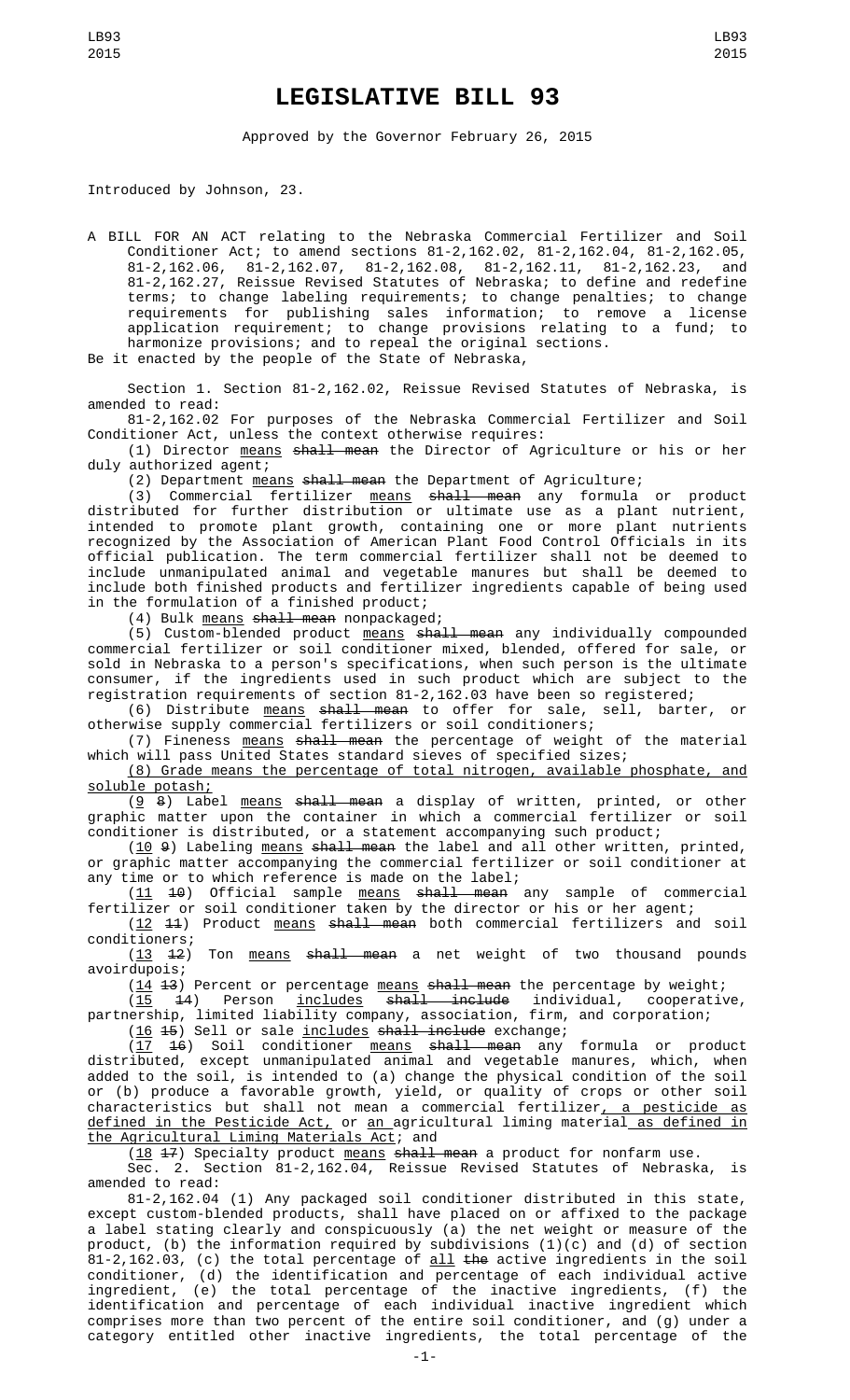remaining inactive ingredients which individually do not comprise two percent or more of the soil conditioner.

(2) If any soil conditioner is distributed in bulk, a written or printed statement of the weight and the information required by subdivisions  $(1)(c)$  and (d) of section 81-2,162.03 and by subdivisions (1)(c) through (g) of this section shall accompany delivery and be supplied to the purchaser.

(3) Whenever a soil conditioner is so comprised as to be recognized by a commonly understood by ordinary individuals, such name shall be name commonly understood by ordinary individuals, such name shall be prominently and conspicuously displayed on the label.

(4) Notwithstanding any other provision of the Nebraska Commercial Fertilizer and Soil Conditioner Act, any soil conditioner which is also a pesticide, labeled in conformance with the Pesticide Act, shall be deemed to be labeled in conformance with the Nebraska Commercial Fertilizer and Soil Conditioner Act.

Sec. 3. Section 81-2,162.05, Reissue Revised Statutes of Nebraska, amended to read:

81-2,162.05 (1) Any packaged commercial fertilizer distributed in this state, except custom-blended products, shall have placed on or affixed to the package a label stating clearly and conspicuously:

(a) The net weight or measure of the product;

(b) The name and principal address of the manufacturer or distributor;

(c) The name of the product, including any term, design, trademark, or chemical designation used in connection with the product;

(d) The guaranteed analysis showing the minimum percentage of plant nutrients claimed in the following order and form:

Total Nitrogen.....percent

Ammoniacal Nitrogen (Specialty products only).....percent

Nitrate Nitrogen

(Specialty products only).....percent

Water Insoluble Nitrogen

(Specialty products only).....percent

Available Phosphate Phosphoric Acid (P2O5).....percent

Soluble Potash (K2O).....percent

Unacidulated mineral phosphatic materials and basic slag shall be guaranteed as to both total <u>available phosphate</u> <del>phosphoric acid</del> and the degree of fineness. Plant nutrients, other than nitrogen, phosphorus, and potassium, shall be guaranteed when present in significant quantities as determined by the director, which guarantees shall be expressed in elemental form. The director may also request that the sources of such nutrients be included on the label. Other beneficial substances, determinable by chemical methods, may be guaranteed only by permission of the director by and with the advice of the University of Nebraska Institute of Agriculture and Natural Resources<del>. The</del> director may permit or require the potential basicity or acidity, expressed in terms of calcium carbonate equivalent in multiples of one hundred pounds per ton, to be guaranteed; and

(e) The sources from which the nitrogen, available phosphate phosphorie acid (P2O5), and potash (K2O) are derived; and -

(f) The grade stated in whole numbers in the same terms, order, and percentages as in the guaranteed analysis, except as follows:

(i) Speciality products may be guaranteed in fractional units of less than one percent of the total nitrogen, available phosphate, and soluble potash; and (ii) The director may allow types of fertilizer materials, bone meal, or manures to be guaranteed in fractional units.

(2) If distributed in bulk, a written or printed statement of the information required by subdivisions (a), (b), (c), and (d) of subsection (1) of this section shall accompany delivery and be supplied to the purchaser.

(3) Whenever a commercial fertilizer is so comprised as to be recognized by a name commonly understood by ordinary individuals, such name shall be prominently and conspicuously displayed on the label.

(4) Custom-blended products shall bear a tag or invoice stating the name and principal address of the manufacturer, the name and address of the purchaser, and the net weight or measure and the composition of the product by weight or percentage of ingredients used. A duplicate copy of such information shall be kept by the manufacturer for use by the department for sampling and inspection purposes.

Sec. 4. Section 81-2,162.06, Reissue Revised Statutes of Nebraska, is amended to read:

81-2,162.06 (1) There shall be paid to the director, for all commercial fertilizers and soil conditioners distributed in this state to the ultimate user, except custom-blended products, an inspection fee at the rate fixed by the director but not exceeding ten cents per ton. The fee shall be paid by the person distributing the product to the ultimate user.

(2) Payment of the inspection fee shall be evidenced by a statement made with documents showing that fees corresponding to the tonnage were received by the director.

(3) Every person who distributes commercial fertilizer or soil conditioners to the ultimate user in this state shall file, not later than the last day of January and July of each year, a semiannual tonnage report on forms provided by the department setting forth the number of net tons of commercial fertilizer and soil conditioners distributed in this state during the preceding six-month period, which report shall cover the periods from July 1 to December 31 and January 1 to June 30, and such other information as the director shall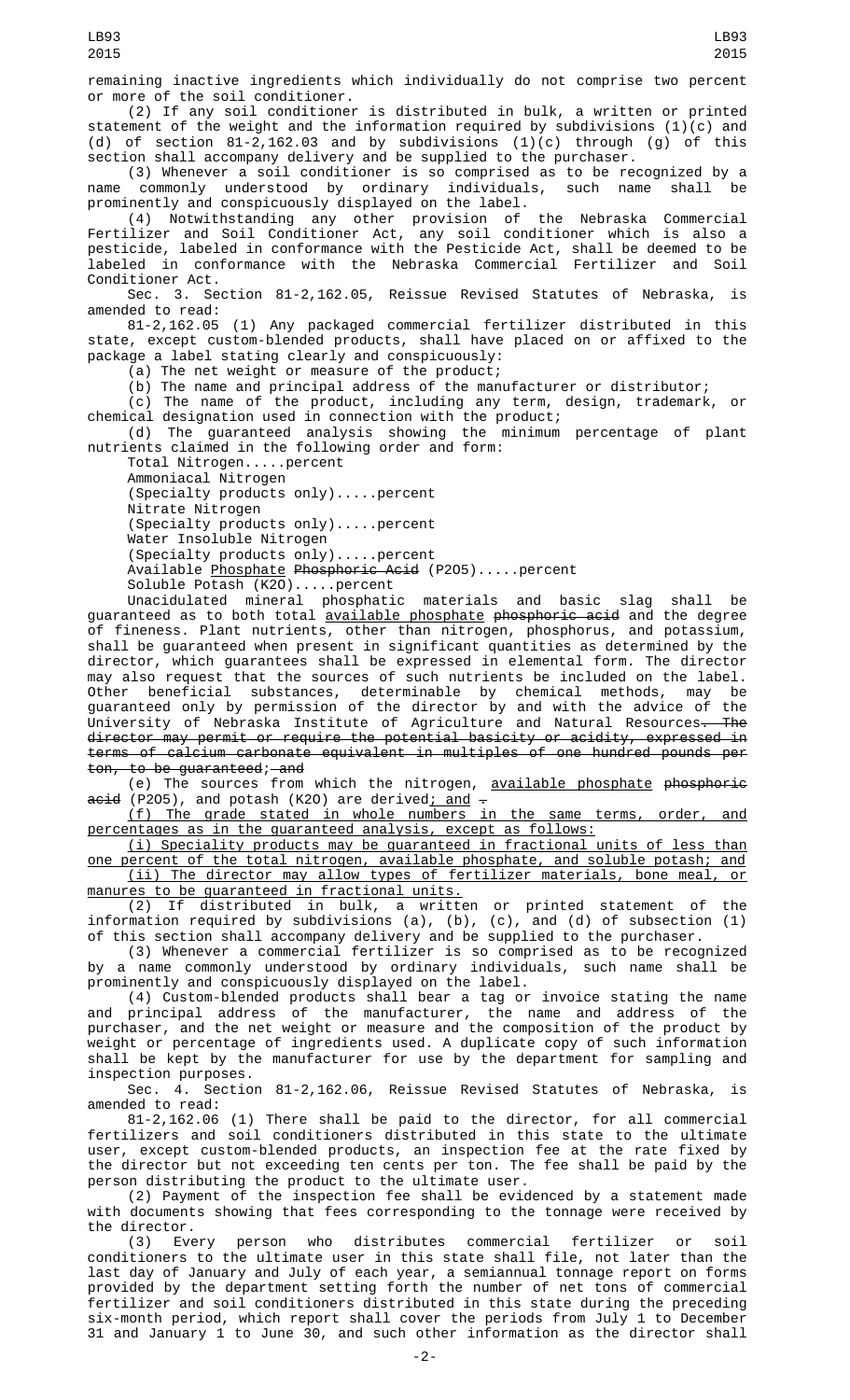deem necessary. All persons required to be licensed pursuant to the Nebraska Commercial Fertilizer and Soil Conditioner Act shall file such report regardless of whether any inspection fee is due. Upon filing the report, such person shall pay the inspection fee at the rate prescribed pursuant to subsection (1) of this section. The minimum inspection fee required pursuant to this section shall be five dollars, and no inspection fee shall be paid more than once for any one product.

(4) If a person fails to report and pay the fee required by subsection (3) of this section by January 31 and July 31, <u>the fee shall be considered</u> delinquent and the person owing the fee shall pay an additional administrative fee of twenty-five percent of the delinquent amount for each month it remains unpaid, not to exceed one hundred percent of the original amount due. The department may waive the additional administrative fee based upon the existence and extent of any mitigating circumstances that have resulted in the late payment of such fee. The purpose of the additional administrative fee is to cover the administrative costs associated with collecting fees and all money collected as an additional administrative fee shall be remitted to the State Treasurer for credit to the Fertilizers and Soil Conditioners Administrative Fund he or she may be required by the department to pay a penalty of up to twenty-five percent in addition to the fee due if paid during the period of February 1 to February 28 or August 1 to August 31 for the respective delinquency and an additional twenty-five percent penalty thereafter. Failure to make an accurate statement of tonnage or to pay the inspection fee or comply as provided in this subsection shall constitute sufficient cause for the cancellation of all product registrations, licenses, or both on file for such person.

(5) No information furnished to the department under this section shall be disclosed in such a way as to reveal the operation of any person.

Sec. 5. Section 81-2,162.07, Reissue Revised Statutes of Nebraska, is amended to read:

81-2,162.07 (1) To enforce the Nebraska Commercial Fertilizer and Soil Conditioner Act or the rules and regulations adopted pursuant to the act, the director may:

(a) For purposes of inspection, enter any location, vehicle, or both in which commercial fertilizers and soil conditioners are manufactured, processed, packed, transported, or held for distribution during normal business hours, except that in the event such locations and vehicles are not open to the public, the director shall present his or her credentials and obtain consent before making entry thereto unless a search warrant has previously been obtained. Credentials shall not be required for each entry made during the period covered by the inspection. The person in charge of the location or vehicle shall be notified of the completion of the inspection. If the owner of such location or vehicle or his or her agent refuses to admit the director to inspect pursuant to this section, the director may obtain a search warrant from a court of competent jurisdiction directing such owner or agent to submit the location, vehicle, or both as described in such search warrant to inspection;

(b) Inspect any location or vehicle described in this subsection, all pertinent equipment, finished and unfinished materials, containers and labeling, all records, books, papers, and documents relating to the distribution and production of commercial fertilizers and soil conditioners, and other information necessary for the enforcement of the act;

(c) Obtain samples of commercial fertilizers and soil conditioners. The owner, operator, or agent in charge shall be given a receipt describing the samples obtained; and

(d) Make analyses of and test samples obtained pursuant to subdivision (c) of this subsection to determine whether such commercial fertilizers and soil conditioners are in compliance with the act.

For purposes of this subsection, location shall include a factory, warehouse, or establishment.

(2) Sampling and analysis shall be conducted in accordance with methods published by the AOAC International or in accordance with other generally recognized methods.

(3) The director, in determining for administrative purposes whether any product is deficient in plant nutrients, shall be guided solely by the official sample as defined in subdivision ( $\underline{11}$   $\textbf{40)}$  of section 81-2,162.02 and obtained and analyzed as provided for in subsection (2) of this section.

(4) The results of official analysis of any official sample shall be forwarded by the director to the person named on the label when the official sample is not in compliance with the act or the rules and regulations adopted pursuant to the act. Upon request made within ninety days of the analysis, the director shall furnish to the person named on the label a portion of the official sample. Following expiration of the ninety-day period, the director may dispose of such sample.

Sec. 6. Section 81-2,162.08, Reissue Revised Statutes of Nebraska, is amended to read:<br>81-2,162.08

No superphosphate containing less than eighteen percent available <u>phosphate</u> <del>phosphoric acid</del> nor any commercial fertilizer in which the sum of the guarantees for the nitrogen, available <u>phosphate</u> <del>phosphoric acid</del>, and soluble potash totals less than twenty percent shall be distributed in this state except for fertilizers containing twenty-five percent or more of their nitrogen in water-insoluble form of plant or animal origin, in which case the total nitrogen, available <u>phosphate</u> <del>phosphoric acid</del>, and soluble potash shall not total less than eighteen percent. This section shall not apply to specialty